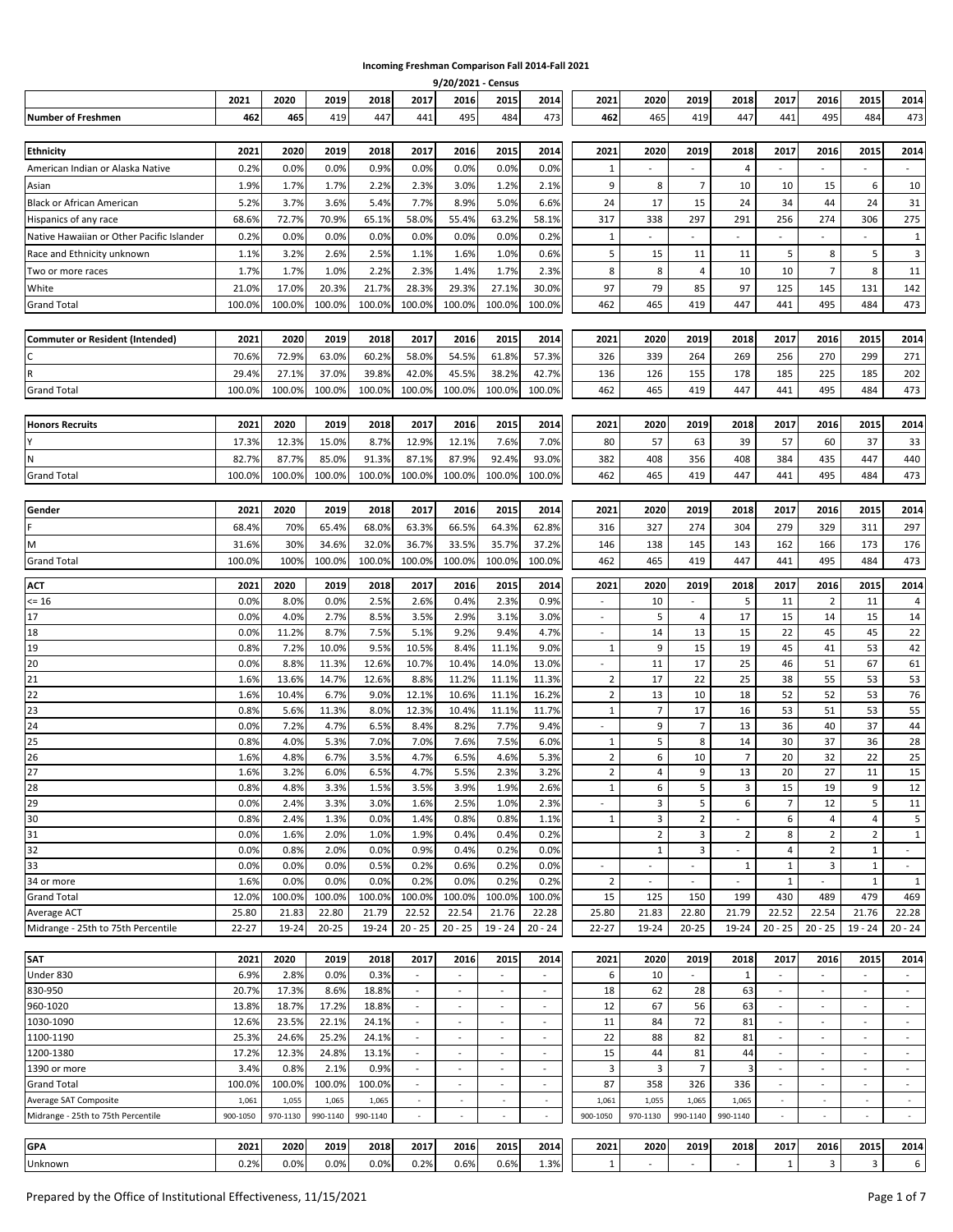| 2.5 or Below                                | 0.9%   | 1.1%   | 0.5%   | 0.4%   | 0.9%   | 1.2%   | 1.9%   | 3.6%   | 4                        | 5                        | $\overline{2}$           | $\mathbf 2$              | $\overline{a}$           | 6                        | 9                        | 17                       |
|---------------------------------------------|--------|--------|--------|--------|--------|--------|--------|--------|--------------------------|--------------------------|--------------------------|--------------------------|--------------------------|--------------------------|--------------------------|--------------------------|
| 2.51 to 3.0                                 | 13.9%  | 14.4%  | 9.5%   | 13.0%  | 13.2%  | 11.1%  | 17.4%  | 14.6%  | 64                       | 67                       | 40                       | 58                       | 58                       | 55                       | 84                       | 69                       |
| 3.01 to 3.5                                 | 22.3%  | 20.9%  | 20.3%  | 24.4%  | 24.5%  | 26.3%  | 28.9%  | 32.1%  | 103                      | 97                       | 85                       | 109                      | 108                      | 130                      | 140                      | 152                      |
| 3.51 to 4.0                                 | 28.4%  | 31.6%  | 28.9%  | 34.2%  | 30.4%  | 29.7%  | 30.2%  | 24.9%  | 131                      | 147                      | 121                      | 153                      | 134                      | 147                      | 146                      | 118                      |
| Greater Than 4.0                            | 34.4%  | 32.0%  | 40.8%  | 28.0%  | 30.8%  | 31.1%  | 21.1%  | 23.5%  | 159                      | 149                      | 171                      | 125                      | 136                      | 154                      | 102                      | 111                      |
| <b>Grand Total</b>                          | 100.0% | 100.0% | 100.0% | 100.0% | 100.0% | 100.0% | 100.0% | 100.0% | 462                      | 465                      | 419                      | 447                      | 441                      | 495                      | 484                      | 473                      |
|                                             |        |        |        |        |        |        |        |        |                          |                          |                          |                          |                          |                          |                          |                          |
| Average GPA                                 | 3.74   | 3.72   | 3.82   | 3.68   | 3.69   | 3.70   | 3.55   | 3.53   | 3.74                     | 3.72                     | 3.82                     | 3.68                     | 3.69                     | 3.70                     | 3.55                     | 3.53                     |
|                                             |        |        |        |        |        |        |        |        |                          |                          |                          |                          |                          |                          |                          |                          |
| City                                        | 2021   | 2020   | 2019   | 2018   | 2017   | 2016   | 2015   | 2014   | 2021                     | 2020                     | 2019                     | 2018                     | 2017                     | 2016                     | 2015                     | 2014                     |
| Chicago                                     | 40.3%  | 44.3%  | 30.1%  | 30.7%  | 39.4%  | 35.1%  | 36.2%  | 45.5%  | 186                      | 206                      | 126                      | 176                      | 155                      | 179                      | 220                      | 200                      |
| Addison                                     | 0.2%   | 0.9%   | 0.2%   | 0.2%   | 1.8%   | 1.6%   | 1.8%   | 1.0%   | 1                        | 4                        | 1                        | 8                        | $\overline{7}$           | 9                        | 5                        | 8                        |
| Berwyn                                      | 3.9%   | 2.8%   | 3.3%   | 2.7%   | 1.8%   | 3.6%   | 2.8%   | 5.2%   | 18                       | 13                       | 14                       | 8                        | 16                       | 14                       | 25                       | 17                       |
| Cicero                                      | 6.7%   | 5.8%   | 6.4%   | 5.9%   | 2.9%   | 4.5%   | 4.6%   | 4.8%   | 31                       | 27                       | 27                       | 13                       | 20                       | 23                       | 23                       | 17                       |
| Elmhurst                                    | 0.4%   | 0.0%   | 0.0%   | 0.0%   | 0.0%   | 0.7%   | 0.2%   | 0.8%   | $\overline{2}$           | $\overline{\phantom{a}}$ |                          |                          | 3                        | $\mathbf 1$              | 4                        | 4                        |
|                                             |        |        |        |        |        |        |        |        |                          |                          |                          |                          |                          | 5                        |                          |                          |
| Franklin Park                               | 0.6%   | 1.7%   | 2.1%   | 2.5%   | 0.7%   | 3.2%   | 1.0%   | 1.9%   | 3                        | 8                        | 9                        | 3                        | 14                       |                          | 9                        | 8                        |
| Maywood                                     | 1.5%   | 0.6%   | 1.2%   | 1.0%   | 0.9%   | 0.7%   | 1.4%   | 1.0%   | $\overline{7}$           | 3                        | 5                        | $\overline{\mathbf{4}}$  | $\overline{3}$           | $\overline{7}$           | 5                        | 6                        |
| Melrose Park                                | 3.2%   | 3.0%   | 4.1%   | 3.7%   | 1.1%   | 3.6%   | 2.4%   | 1.4%   | 15                       | 14                       | 17                       | 5                        | 16                       | 12                       | $\overline{7}$           | 12                       |
| Norridge                                    | 1.5%   | 0.9%   | 0.2%   | 0.5%   | 1.3%   | 1.1%   | 1.2%   | 1.4%   | $\overline{7}$           | 4                        | $\mathbf{1}$             | 6                        | 5                        | 6                        | $\overline{7}$           | $\overline{4}$           |
| Northlake                                   | 1.3%   | 0.6%   | 1.0%   | 0.7%   | 1.8%   | 1.4%   | 1.4%   | 1.2%   | 6                        | 3                        | 4                        | 8                        | 6                        | $\overline{7}$           | 6                        | 8                        |
| Park Ridge                                  | 1.1%   | 0.4%   | 0.5%   | 0.5%   | 0.0%   | 0.0%   | 0.2%   | 0.2%   | 5                        | $\overline{2}$           | $\overline{2}$           |                          |                          | $\mathbf 1$              | $\mathbf{1}$             | 6                        |
| <b>River Grove</b>                          | 1.1%   | 1.1%   | 0.7%   | 0.7%   | 0.7%   | 1.1%   | 1.4%   | 0.6%   | 5                        | 5                        | 3                        | 3                        | 5                        | $\overline{7}$           | 3                        | 6                        |
| Schiller Park                               | 0.4%   | 0.9%   | 0.7%   | 0.7%   | 1.3%   | 0.7%   | 1.0%   | 0.6%   | $\overline{2}$           | 4                        | 3                        | 6                        | 3                        | 5                        | 3                        | $\overline{4}$           |
|                                             |        |        |        |        |        |        |        |        |                          |                          |                          |                          |                          |                          |                          |                          |
| Waukegan                                    | 0.4%   | 0.2%   | 0.7%   | 0.7%   | 1.8%   | 1.8%   | 0.8%   | 0.8%   | $\overline{2}$           | $\mathbf{1}$             | 3                        | 8                        | 8                        | 4                        | 4                        | 9                        |
| Wheeling                                    | 0.6%   | 0.2%   | 0.7%   | 1.0%   | 1.3%   | 1.4%   | 0.0%   | 0.4%   | 3                        | $\mathbf{1}$             | 3                        | 6                        | 6                        | $\blacksquare$           | $\overline{2}$           | 5                        |
| All Other Cities                            | 36.6%  | 36.6%  | 48.0%  | 48.4%  | 43.2%  | 39.5%  | 43.4%  | 33.1%  | 169                      | 170                      | 201                      | 193                      | 174                      | 215                      | 160                      | 159                      |
| <b>Grand Total</b>                          | 100.0% | 100.0% | 100.0% | 100.0% | 100.0% | 100.0% | 100.0% | 100.0% | 462                      | 465                      | 419                      | 447                      | 441                      | 495                      | 484                      | 473                      |
|                                             |        |        |        |        |        |        |        |        |                          |                          |                          |                          |                          |                          |                          |                          |
| State                                       | 2021   | 2020   | 2019   | 2018   | 2017   | 2016   | 2015   | 2014   | 2021                     | 2020                     | 2019                     | 2018                     | 2017                     | 2016                     | 2015                     | 2014                     |
| IL                                          | 89.8%  | 90.1%  | 90.2%  | 90.6%  | 90.9%  | 93.7%  | 93.8%  | 95.3%  | 415                      | 419                      | 378                      | 405                      | 401                      | 464                      | 454                      | 451                      |
| AZ                                          | 0.2%   | 1.5%   |        |        |        |        |        |        | 1                        | $\overline{7}$           |                          |                          |                          |                          |                          |                          |
| CA                                          | 1.3%   | 1.3%   |        |        |        |        |        |        | 6                        | 6                        |                          |                          |                          |                          |                          |                          |
| IN                                          |        |        |        |        |        |        |        |        | 6                        | 5                        |                          |                          | 6                        | 4                        | $\overline{2}$           |                          |
|                                             | 1.3%   | 1.1%   | 1.0%   | 0.9%   | 1.4%   | 0.8%   | 0.4%   | 0.4%   |                          |                          | 4                        | 4                        |                          |                          |                          | $\overline{2}$           |
| KY                                          | 0.0%   | 0.0%   | 0.2%   | 0.2%   | 0.5%   | 0.0%   | 0.0%   | 0.2%   | $\overline{\phantom{a}}$ |                          | $\mathbf{1}$             | $\mathbf{1}$             | $\overline{2}$           |                          |                          | $\mathbf{1}$             |
| MI                                          | 0.2%   | 0.2%   | 1.4%   | 0.9%   | 0.0%   | 0.4%   | 0.6%   | 0.4%   | $\mathbf{1}$             | $\mathbf{1}$             | 6                        | $\pmb{4}$                |                          | $\overline{2}$           | 3                        | $\overline{2}$           |
| MN                                          | 0.6%   | 0.4%   | 0.2%   | 0.2%   | 0.2%   | 0.2%   | 0.2%   | 0.2%   | 3                        | $\overline{2}$           | $\mathbf{1}$             | $\mathbf 1$              | 1                        | $\mathbf{1}$             | $\mathbf 1$              | $\mathbf{1}$             |
| MO                                          | 0.2%   | 1.1%   | 0.7%   | 0.9%   | 2.0%   | 0.8%   | 1.2%   | 1.5%   | 1                        | 5                        | 3                        | 4                        | 9                        | 4                        | 6                        | $7\overline{ }$          |
| NV                                          | 1.1%   | 0.6%   |        |        |        |        |        |        | 5                        | 3                        |                          |                          |                          |                          |                          |                          |
| OH                                          | 0.2%   | 0.4%   | 0.5%   | 0.0%   | 0.2%   | 0.0%   | 0.2%   | 0.8%   | $\mathbf{1}$             | $\overline{2}$           | $\overline{2}$           | $\overline{\phantom{a}}$ | 1                        | $\overline{\phantom{a}}$ | $\mathbf{1}$             | 4                        |
| OR                                          | 0.0%   | 0.0%   | 0.0%   | 0.0%   | 0.2%   | 0.0%   | 0.0%   | 0.2%   |                          |                          |                          | $\overline{\phantom{a}}$ | $\mathbf{1}$             |                          |                          | $\mathbf 1$              |
| PA                                          | 0.4%   | 0.0%   | 0.0%   | 0.0%   | 0.0%   | 0.0%   | 0.0%   | 0.0%   | $\overline{2}$           | $\sim$                   | $\overline{\phantom{a}}$ | $\overline{\phantom{a}}$ | $\overline{\phantom{a}}$ | $\overline{\phantom{a}}$ | $\overline{\phantom{a}}$ | $\sim$                   |
| <b>TX</b>                                   |        | 0.2%   |        |        |        |        |        |        |                          |                          |                          |                          |                          |                          |                          |                          |
|                                             | 1.7%   |        | 0.0%   | 0.4%   | 0.0%   | 0.0%   | 0.4%   | 0.0%   | 8                        | 1                        |                          | $\overline{2}$           |                          |                          | $\overline{2}$           |                          |
| W١                                          | 1.1%   | 0.9%   | 1.7%   | 0.9%   | 0.9%   | 0.8%   | 1.2%   | 0.4%   | 5                        | 4                        | $\overline{7}$           | 4                        | 4                        | 4                        | 6                        | $\overline{2}$           |
| All Others                                  | 1.7%   | 2.8%   | 4.1%   | 4.9%   | 3.6%   | 3.2%   | 1.9%   | 0.4%   | 8                        | 13                       | 17                       | 22                       | 16                       | 16                       | 9                        | $\overline{2}$           |
| <b>Grand Total</b>                          | 100.0% | 100.6% | 100.0% | 100.0% | 100.0% | 100.0% | 100.0% | 100.0% | 462                      | 468                      | 419                      | 447                      | 441                      | 495                      | 484                      | 473                      |
|                                             |        |        |        |        |        |        |        |        |                          |                          |                          |                          |                          |                          |                          |                          |
| <b>Program of Interest</b>                  | 2021   | 2020   | 2019   | 2018   | 2017   | 2016   | 2015   | 2014   | 2021                     | 2020                     | 2019                     | 2018                     | 2017                     | 2016                     | 2015                     | 2014                     |
| Accounting                                  | 3.2%   | 2.6%   | 4.1%   | 2.9%   | 5.7%   | 4.2%   | 3.7%   | 4.0%   | 15                       | 12                       | 17                       | 13                       | 25                       | 21                       | 18                       | 19                       |
| American Studies                            | 0.2%   | 0.0%   | 0.0%   | 0.0%   | 0.2%   | 0.0%   | 0.0%   | 0.0%   | $\mathbf{1}$             | $\blacksquare$           | $\overline{\phantom{a}}$ | $\overline{\phantom{a}}$ | 1                        | $\overline{\phantom{a}}$ | $\sim$                   | $\sim$                   |
| Art History                                 | 0.0%   | 0.2%   | 0.2%   | 0.2%   | 0.7%   | 0.4%   | 0.0%   | 0.0%   |                          | 1                        | 1                        | 1                        | 3                        | $\overline{2}$           |                          | $\overline{\phantom{a}}$ |
| <b>Business Administration (Management)</b> | 5.8%   | 5.8%   | 0.0%   | 5.1%   | 10.0%  | 9.1%   | 8.5%   | 10.1%  | 27                       | 27                       | $\blacksquare$           | 23                       | 44                       | 45                       | 41                       | 48                       |
| Biology / Chemistry                         | 3.2%   | 2.4%   | 1.7%   | 3.1%   | 5.7%   | 3.2%   | 2.5%   | 3.2%   | 15                       | 11                       | $\overline{7}$           | 14                       | 25                       | 16                       | 12                       | 15                       |
|                                             |        |        |        |        |        |        |        |        |                          |                          |                          |                          |                          |                          |                          |                          |
| Biology                                     | 5.0%   | 4.1%   | 4.5%   | 8.3%   | 6.8%   | 5.7%   | 5.8%   | 3.4%   | 23                       | 19                       | 19                       | 37                       | 30                       | 28                       | 28                       | 16                       |
| <b>Communication Studies</b>                | 0.2%   | 0.6%   | 0.2%   | 0.7%   | 0.9%   | 0.0%   | 0.4%   | 0.0%   | $\mathbf{1}$             | 3                        | $\mathbf{1}$             | 3                        | 4                        |                          | $\overline{2}$           | $\overline{\phantom{a}}$ |
| Corporate Communications                    | 0.0%   | 0.0%   | 0.0%   | 0.9%   | 0.2%   | 0.6%   | 0.8%   | 0.6%   |                          |                          |                          | 4                        | $\mathbf{1}$             | 3                        | 4                        | 3                        |
| Chemistry                                   | 1.3%   | 0.6%   | 0.5%   | 0.7%   | 1.1%   | 1.2%   | 0.4%   | 0.6%   | 6                        | 3                        | $\overline{2}$           | 3                        | 5                        | 6                        | $\overline{2}$           | 3                        |
| <b>Computer Information Systems</b>         | 0.4%   | 0.2%   | 0.0%   | 0.0%   | 0.0%   | 0.0%   | 0.0%   | 0.0%   | $\overline{2}$           | $\mathbf{1}$             | $\sim$                   | $\overline{\phantom{a}}$ | $\sim$                   | $\overline{\phantom{a}}$ | $\overline{\phantom{a}}$ | $\sim$                   |
| Computer Science                            | 4.5%   | 2.4%   | 3.1%   | 3.4%   | 4.3%   | 3.4%   | 3.5%   | 3.6%   | 21                       | 11                       | 13                       | 15                       | 19                       | 17                       | 17                       | 17                       |
| Criminology                                 | 6.7%   | 4.1%   | 6.4%   | 3.4%   | 3.9%   | 4.0%   | 5.8%   | 5.1%   | 31                       | 19                       | 27                       | 15                       | 17                       | 20                       | 28                       | 24                       |
| Digital Cinema                              | 0.0%   | 0.0%   | 0.0%   | 0.7%   | 0.5%   | 0.2%   | 0.4%   | 0.2%   |                          |                          | $\sim$                   | 3                        | $\overline{2}$           | $\mathbf{1}$             | $\overline{2}$           | $1\,$                    |
| Digital Journalism                          | 0.4%   | 0.2%   | 0.0%   | 0.0%   | 0.9%   | 1.0%   | 1.7%   | 0.4%   | $\overline{2}$           | 1                        |                          |                          | $\overline{4}$           | 5                        | 8                        | $\overline{2}$           |
|                                             |        |        |        |        |        |        |        |        |                          |                          |                          |                          |                          |                          |                          |                          |
| Early Childhood Education                   | 0.9%   | 1.9%   | 1.7%   | 1.3%   | 0.0%   | 1.4%   | 2.1%   | 2.5%   | 4                        | 9                        | $\overline{7}$           | 6                        |                          | $\overline{7}$           | 10                       | 12                       |
| Economics                                   | 0.2%   | 0.6%   | 0.0%   | 0.7%   | 0.7%   | 0.2%   | 0.4%   | 0.8%   | $\mathbf{1}$             | 3                        | $\overline{\phantom{a}}$ | 3                        | 3                        | $\mathbf 1$              | $\overline{2}$           | 4                        |
| Education                                   | 0.0%   | 0.2%   | 0.0%   | 1.6%   | 1.6%   | 1.6%   | 1.2%   | 0.8%   | $\overline{\phantom{a}}$ | $\mathbf{1}$             |                          | $\overline{7}$           | $\overline{7}$           | 8                        | 6                        | $\overline{4}$           |
| <b>Elementary Education</b>                 | 1.1%   | 1.3%   | 1.2%   | 2.7%   | 2.9%   | 0.8%   | 1.0%   | 1.9%   | 5                        | 6                        | 5                        | 12                       | 13                       | 4                        | 5                        | 9                        |
|                                             |        | 5.4%   | 4.5%   | 5.4%   | 4.3%   | 4.2%   | 4.5%   | 4.4%   | 14                       | 25                       | 19                       | 24                       | 19                       | 21                       | 22                       | 21                       |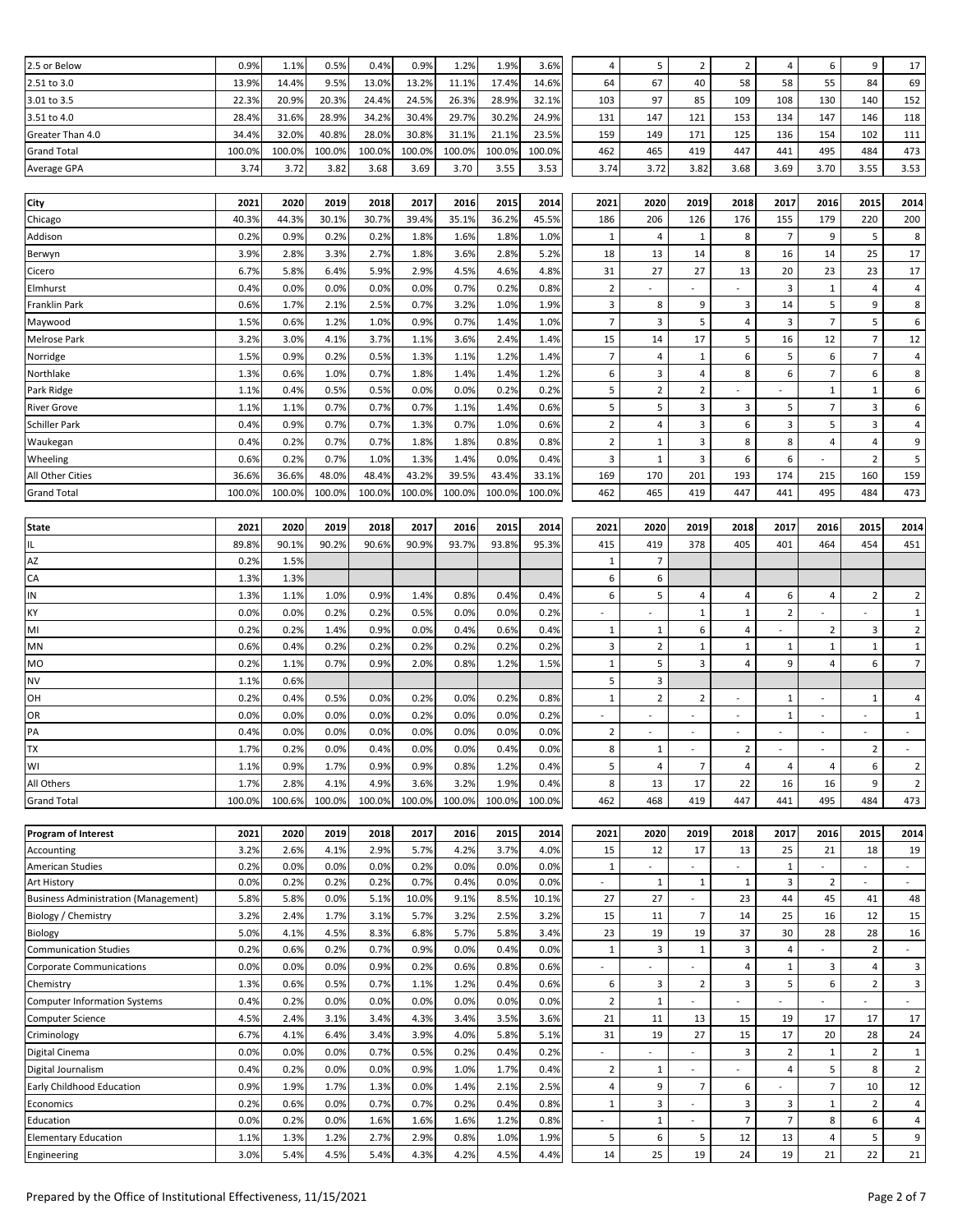| English                                    | 0.9%   | 0.6%   | 1.2%   | 1.3%   | 1.6%   | 1.0%   | 1.2%   | 1.7%   | 4                         | 3                        | 5                        | 6                           | $\overline{7}$           | 5                        | 6                        | 8                           |
|--------------------------------------------|--------|--------|--------|--------|--------|--------|--------|--------|---------------------------|--------------------------|--------------------------|-----------------------------|--------------------------|--------------------------|--------------------------|-----------------------------|
| Entrepreneurship                           | 0.9%   | 0.0%   | 0.0%   | 0.0%   | 0.0%   | 0.0%   | 0.0%   | 0.0%   | $\overline{4}$            |                          |                          |                             |                          |                          |                          | $\sim$                      |
| <b>Environmental Science</b>               | 0.0%   | 0.4%   | 0.0%   | 0.7%   | 1.1%   | 0.8%   | 0.6%   | 0.8%   | $\mathbb{Z}^{\mathbb{Z}}$ | $\overline{2}$           | $\blacksquare$           | 3                           | 5                        | 4                        | 3                        | 4                           |
| <b>Fashion Design</b>                      | 0.6%   | 1.9%   | 0.2%   | 0.9%   | 1.1%   | 2.0%   | 0.8%   | 1.1%   | 3                         | 9                        | $\mathbf{1}$             | $\pmb{4}$                   | 5                        | 10                       | 4                        | 5                           |
| <b>Fashion Merchandising</b>               | 0.6%   | 0.4%   | 2.4%   | 2.7%   | 0.7%   | 1.2%   | 0.6%   | 2.5%   | 3                         | $\overline{2}$           | 10                       | 12                          | 3                        | 6                        | 3                        | 12                          |
| Finance                                    | 0.9%   | 0.6%   | 1.2%   | 0.0%   | 0.0%   | 0.0%   | 0.0%   | 0.0%   | $\sqrt{4}$                | $\overline{\mathbf{3}}$  | $\sqrt{5}$               | $\mathcal{L}^{\mathcal{A}}$ |                          | $\overline{a}$           | ÷.                       | $\mathcal{L}^{\mathcal{A}}$ |
| Graphic Design                             | 0.6%   | 1.3%   | 0.2%   | 1.3%   | 0.9%   | 0.8%   | 1.7%   | 1.7%   | 3                         | 6                        | $\mathbf{1}$             | 6                           | 4                        | 4                        | 8                        | 8                           |
| <b>Health and Wellness</b>                 | 0.6%   | 0.0%   | 0.0%   | 0.0%   | 0.0%   | 0.0%   | 0.0%   | 0.0%   | $\mathsf 3$               | $\overline{\phantom{0}}$ |                          | ٠                           |                          | $\overline{a}$           |                          | $\sim$                      |
| History                                    | 0.6%   | 0.4%   | 0.2%   | 1.1%   | 0.9%   | 1.0%   | 0.8%   | 0.2%   | $\overline{\mathbf{3}}$   | $\overline{2}$           | $\mathbf{1}$             | 5                           | $\overline{4}$           | 5                        | 4                        | $\mathbf 1$                 |
| <b>Informatics</b>                         | 0.0%   | 0.0%   | 0.0%   | 0.0%   | 0.5%   | 0.0%   | 0.0%   | 0.0%   | $\overline{a}$            | $\overline{a}$           |                          | $\overline{a}$              | $\overline{2}$           |                          |                          | $\sim$                      |
| <b>International Business</b>              | 1.1%   | 0.9%   | 1.2%   | 1.1%   | 1.1%   | 1.6%   | 1.2%   | 1.7%   | 5                         | $\overline{4}$           | 5                        | 5                           | 5                        | 8                        | 6                        | 8                           |
| International Relations & Diplomacy        | 0.2%   | 0.0%   | 0.2%   | 0.0%   | 0.5%   | 0.6%   | 0.2%   | 0.4%   | $\,1\,$                   | $\mathbf{r}$             | $\,1\,$                  | $\overline{a}$              | $\mathbf 2$              | 3                        | $\mathbf 1$              | $\mathbf 2$                 |
| Mathematics                                | 0.0%   | 0.6%   | 1.2%   | 1.3%   | 0.9%   | 0.4%   | 0.8%   | 0.6%   | $\overline{\phantom{a}}$  | 3                        | 5                        | 6                           | 4                        | $\overline{2}$           | 4                        | 3                           |
| Math and Computer Science                  | 0.0%   | 0.4%   | 0.0%   | 0.0%   | 0.2%   | 0.8%   | 0.0%   | 0.0%   | $\overline{a}$            | $\overline{2}$           | $\overline{a}$           | $\overline{a}$              | $\mathbf{1}$             | 4                        |                          | ÷                           |
| Management                                 | 2.6%   | 1.5%   | 2.6%   | 0.0%   | 0.0%   | 0.0%   | 0.0%   | 0.0%   | 12                        | $\overline{7}$           | 11                       | $\overline{\phantom{a}}$    |                          | $\overline{a}$           | $\overline{a}$           | $\bar{\phantom{a}}$         |
| Marketing                                  | 1.9%   | 1.5%   | 3.1%   | 0.0%   | 0.0%   | 0.0%   | 0.0%   | 0.0%   | 9                         | $\overline{7}$           | 13                       | $\overline{a}$              | $\overline{a}$           | $\overline{a}$           | $\overline{a}$           | $\sim$                      |
| Music                                      | 0.4%   | 0.0%   | 0.0%   | 0.2%   | 0.2%   | 0.6%   | 0.0%   | 0.4%   | $\overline{2}$            | ÷.                       | $\overline{a}$           | 1                           | $\mathbf{1}$             | 3                        | $\overline{\phantom{a}}$ | $\overline{2}$              |
| Natural Science                            | 0.2%   | 0.0%   | 0.0%   | 0.2%   | 0.2%   | 0.4%   | 0.2%   | 0.4%   | $\mathbf{1}$              | $\sim$                   | $\overline{\phantom{a}}$ | $\mathbf{1}$                | $\mathbf{1}$             | $\overline{2}$           | $\mathbf{1}$             | $\overline{2}$              |
| Neuroscience                               | 1.1%   | 0.6%   | 1.7%   | 2.5%   | 1.1%   | 1.2%   | 0.8%   | 1.1%   | 5                         | 3                        | $\overline{7}$           | 11                          | 5                        | 6                        | 4                        | 5                           |
| <b>Nursing</b>                             | 15.2%  | 12.9%  | 11.2%  | 13.6%  | 15.2%  | 12.9%  | 12.6%  | 10.4%  | 70                        | 60                       | 47                       | 61                          | 67                       | 64                       | 61                       | 49                          |
| <b>Nutrition and Dietetics</b>             | 0.9%   | 1.1%   | 1.2%   | 2.5%   | 1.6%   | 1.4%   | 0.2%   | 2.3%   | $\overline{4}$            | 5                        | 5                        | 11                          | $\overline{7}$           | $\overline{7}$           | $\mathbf 1$              | $11\,$                      |
| Painting                                   | 0.2%   | 0.0%   | 0.0%   | 0.0%   | 0.0%   | 0.0%   | 0.0%   | 0.0%   | $\mathbf{1}$              | ÷.                       | $\overline{a}$           | $\overline{a}$              | $\overline{\phantom{a}}$ | ÷.                       | $\overline{\phantom{0}}$ | $\omega$                    |
| Photo-Cinema                               | 0.6%   | 0.4%   | 0.2%   | 0.4%   | 0.5%   | 0.2%   | 0.2%   | 0.6%   | $\overline{\mathbf{3}}$   | $\overline{2}$           | $\mathbf{1}$             | $\mathbf 2$                 | 2                        | $\mathbf{1}$             | $1\,$                    | 3                           |
| Physics                                    | 0.0%   | 0.0%   | 0.0%   | 0.2%   | 0.2%   | 0.4%   | 0.0%   | 0.0%   | $\overline{\phantom{a}}$  | $\overline{a}$           | $\overline{a}$           | $\mathbf{1}$                | $\mathbf{1}$             | $\overline{2}$           |                          | $\sim$                      |
| Pre-Physical Therapy                       | 0.0%   | 0.0%   | 1.0%   | 0.0%   | 0.5%   | 2.0%   | 2.9%   | 1.3%   | $\sim$                    | ٠                        | $\overline{4}$           | $\overline{\phantom{a}}$    | $\overline{2}$           | 10                       | 14                       | 6                           |
| <b>Political Science</b>                   | 0.6%   | 1.3%   | 1.2%   | 1.3%   | 2.5%   | 1.4%   | 1.7%   | 1.5%   | 3                         | 6                        | 5                        | 6                           | 11                       | $\overline{7}$           | 8                        | $\overline{7}$              |
| Pre-Dental                                 | 1.1%   | 0.0%   | 0.0%   | 0.0%   | 0.0%   | 0.0%   | 0.0%   | 0.0%   | 5                         | $\overline{a}$           |                          |                             |                          | $\overline{a}$           |                          |                             |
| Pre-Law                                    | 1.7%   | 1.3%   | 1.9%   | 2.5%   | 3.2%   | 1.6%   | 1.4%   | 1.1%   | 8                         | 6                        | 8                        | 11                          | 14                       | 8                        | $\overline{7}$           | 5                           |
| Pre-Medical                                | 4.1%   | 7.1%   | 6.9%   | 4.7%   | 0.2%   | 5.7%   | 5.8%   | 2.3%   | 19                        | 33                       | 29                       | 21                          | $\mathbf{1}$             | 28                       | 28                       | $11\,$                      |
| Pre-Occupational Therapy                   | 0.2%   | 0.0%   | 0.0%   | 0.0%   | 0.0%   | 0.0%   | 0.0%   | 0.0%   | $\mathbf{1}$              |                          |                          |                             |                          |                          |                          |                             |
| Pre-Pharmacy with Midwest University       | 0.2%   | 0.4%   | 1.4%   | 1.1%   | 0.9%   | 0.0%   | 0.0%   | 0.6%   | $\mathbf 1$               | $\overline{2}$           | $\boldsymbol{6}$         | 5                           | 4                        | $\blacksquare$           | $\overline{\phantom{a}}$ | 3                           |
| Pre-Physical Therapy                       | 0.9%   | 0.0%   | 0.0%   | 0.0%   | 0.0%   | 0.0%   | 0.0%   | 0.0%   | $\overline{4}$            | $\overline{a}$           | $\overline{a}$           | $\overline{a}$              |                          | $\sim$                   | $\overline{a}$           | ÷                           |
| Pre-Veterinary                             | 1.5%   | 0.0%   | 0.0%   | 0.0%   | 0.0%   | 0.0%   | 0.0%   | 0.0%   | $\overline{7}$            |                          |                          |                             |                          | ÷.                       |                          | $\sim$                      |
| Psychology                                 | 7.6%   | 7.5%   | 6.9%   | 7.2%   | 9.1%   | 11.5%  | 7.9%   | 8.5%   | 35                        | 35                       | 29                       | 32                          | 40                       | 57                       | 38                       | 40                          |
| Secondary Education & History              | 1.3%   | 0.4%   | 1.2%   | 0.0%   | 0.0%   | 0.0%   | 0.0%   | 0.0%   | 6                         | $\overline{2}$           | 5                        | $\overline{a}$              |                          | $\sim$                   |                          | ÷                           |
| Social Justice and Civic Engagement (Minor | 0.0%   | 0.0%   | 0.0%   | 0.0%   | 0.2%   | 0.0%   | 0.2%   | 0.0%   | $\overline{\phantom{a}}$  | $\overline{a}$           |                          | $\overline{a}$              | $\mathbf{1}$             | ÷.                       | $\mathbf{1}$             | $\sim$                      |
| Sociology                                  | 0.6%   | 1.1%   | 0.7%   | 1.1%   | 1.6%   | 1.4%   | 2.7%   | 1.5%   | $\overline{3}$            | 5                        | 3                        | 5                           | $\overline{7}$           | $\overline{7}$           | 13                       | $\overline{7}$              |
| Social Media (Minor)                       | 0.0%   | 0.0%   | 0.0%   | 0.0%   | 0.2%   | 0.0%   | 0.0%   | 0.0%   | $\blacksquare$            | $\sim$                   | $\overline{a}$           | $\overline{a}$              | $\mathbf{1}$             | $\overline{a}$           | $\overline{a}$           | $\sim$                      |
| Spanish                                    | 0.0%   | 0.0%   | 0.5%   | 0.9%   | 0.5%   | 0.4%   | 0.0%   | 0.6%   | $\overline{a}$            | ÷,                       | $\overline{2}$           | $\overline{4}$              | $\overline{2}$           | $\overline{2}$           | $\overline{a}$           | 3                           |
| <b>Special Education</b>                   | 1.3%   | 1.1%   | 0.0%   | 0.0%   | 0.0%   | 0.0%   | 0.0%   | 0.0%   | 6                         | 5                        | $\sim$                   | $\sim$                      | $\overline{a}$           | $\overline{\phantom{a}}$ | $\sim$                   | $\overline{\phantom{a}}$    |
| <b>Theatre Arts</b>                        | 0.0%   | 0.0%   | 0.0%   | 0.2%   | 0.5%   | 0.2%   | 0.4%   | 1.1%   | $\overline{a}$            | $\overline{a}$           | $\overline{a}$           | $\mathbf{1}$                | $\overline{2}$           | $\mathbf{1}$             | $\overline{2}$           | 5                           |
| UN - Deciding                              | 12.1%  | 16.6%  | 17.7%  | 1.8%   | 1.4%   | 3.8%   | 7.6%   | 9.3%   | 56                        | 77                       | 74                       | 8                           | 6                        | 19                       | 37                       | 44                          |
| All Others                                 | 0.0%   | 4.7%   | 4.3%   | 8.1%   | 0.0%   | 3.0%   | 4.5%   | 4.2%   | ÷.                        | 22                       | 18                       | 36                          | $\overline{a}$           | 15                       | 22                       | 20                          |
| <b>Grand Total</b>                         | 100.0% | 100.0% | 100.0% | 100.0% | 100.0% | 100.0% | 100.0% | 100.0% | 462                       | 465                      | 419                      | 447                         | 441                      | 495                      | 484                      | 473                         |
|                                            |        |        |        |        |        |        |        |        |                           |                          |                          |                             |                          |                          |                          |                             |

\*Combined engineering Program of Interest values.

| <b>High School</b>            | 2021 | 2020 | 2019 | 2018 | 2017 | 2016 | 2015 | 2014 | 2021                     | 2020           | 2019           | 2018           | 2017                    | 2016                     | 2015           | 2014           |
|-------------------------------|------|------|------|------|------|------|------|------|--------------------------|----------------|----------------|----------------|-------------------------|--------------------------|----------------|----------------|
| Addison Trail High School     | 0.2% | 1.1% | 0.2% | 1.8% | 1.4% | 1.6% | 0.8% | 1.7% | -1                       | 5              | 1              | 8              | 6                       | 8                        | $\overline{4}$ | 8              |
| Argo Community High School    | 0.0% | 0.6% | 0.0% | 0.2% | 0.2% | 0.2% | 0.0% | 0.6% | $\overline{\phantom{0}}$ | 3              |                |                |                         |                          |                | 3              |
| Chicago Academy High School   | 0.6% | 1.1% | 0.5% | 1.3% | 1.1% | 0.8% | 2.5% | 1.5% | $\overline{3}$           | 5              | $\overline{2}$ | 6              | 5                       | 4                        | 12             | $\overline{7}$ |
| CICS-Northtown Academy        | 0.2% | 0.4% | 0.0% | 0.0% | 0.2% | 0.2% | 0.2% | 1.7% | $\mathbf{1}$             | $\overline{2}$ |                |                | 1                       |                          | 1              | 8              |
| Cristo Rey Jesuit High School | 3.0% | 2.6% | 1.4% | 1.1% | 1.1% | 2.8% | 0.0% | 0.6% | 14                       | 12             | 6              | 5              | 5                       | 14                       |                | 3              |
| DeVry Advantage Academy       | 0.0% | 0.0% | 0.0% | 0.2% | 0.2% | 0.0% | 0.2% | 1.1% | -                        |                |                |                | $\mathbf{1}$            | $\overline{\phantom{a}}$ | $\mathbf{1}$   | 5              |
| Dundee-Crown High School      | 0.2% | 0.6% | 0.0% | 0.0% | 0.7% | 0.4% | 0.2% | 0.6% | $\mathbf{1}$             | 3              |                |                | 3                       | $\overline{2}$           | $\mathbf{1}$   | 3              |
| East Leyden High School       | 1.3% | 3.2% | 3.3% | 2.5% | 2.7% | 2.8% | 2.5% | 3.2% | 6                        | 15             | 14             | 11             | 12                      | 14                       | 12             | 15             |
| Edwin G Foreman High School   | 0.0% | 0.0% | 0.0% | 0.0% | 0.0% | 0.6% | 0.6% | 1.1% | $\overline{\phantom{0}}$ |                |                |                |                         |                          | 3              | 5              |
| Elmwood Park High School      | 2.2% | 1.1% | 2.1% | 0.9% | 0.0% | 0.0% | 0.0% | 0.0% | 10                       | 5              | 9              | 4              |                         |                          |                |                |
| Fenton High School            | 0.4% | 0.4% | 0.7% | 0.2% | 0.5% | 0.2% | 0.2% | 0.8% | $\overline{2}$           | $\overline{z}$ | $\overline{3}$ |                | $\overline{2}$          |                          | $\mathbf{1}$   | 4              |
| Golder College Prep           | 0.4% | 0.0% | 0.5% | 0.7% | 0.0% | 0.4% | 0.6% | 0.6% | $\overline{2}$           |                | $\overline{2}$ | 3              |                         | $\overline{2}$           | 3              | 3              |
| Guerin Prep High School       | 0.0% | 1.1% | 0.7% | 1.6% | 0.7% | 1.0% | 1.9% | 1.7% | -                        | 5              | $\overline{3}$ | $\overline{7}$ | $\overline{\mathbf{3}}$ | 5                        | 9              | 8              |
| J S Morton High School East   | 4.1% | 4.9% | 5.5% | 1.6% | 2.9% | 2.8% | 4.3% | 2.7% | 19                       | 23             | 23             | $\overline{7}$ | 13                      | 14                       | 21             | 13             |
| J S Morton High School West   | 3.0% | 1.9% | 2.6% | 1.3% | 3.2% | 3.2% | 4.5% | 2.7% | 14                       | 9              | 11             | 6              | 14                      | 16                       | 22             | 13             |
| Kelvyn Park High School       | 0.4% | 0.4% | 0.2% | 0.4% | 0.2% | 0.0% | 0.0% | 0.8% | $\overline{2}$           | $\overline{2}$ | $\mathbf{1}$   | $\overline{2}$ | $\mathbf{1}$            |                          |                | 4              |
| Lake View High School         | 0.6% | 0.6% | 0.7% | 0.4% | 0.2% | 0.0% | 0.6% | 0.6% | 3                        | 3              | 3              | $\overline{2}$ | $\mathbf{1}$            |                          | 3              | 3              |
| Lane Technical High School    | 2.2% | 1.3% | 2.4% | 1.1% | 1.8% | 2.8% | 3.3% | 4.9% | 10                       | 6              | 10             | 5              | 8                       | 14                       | 16             | 23             |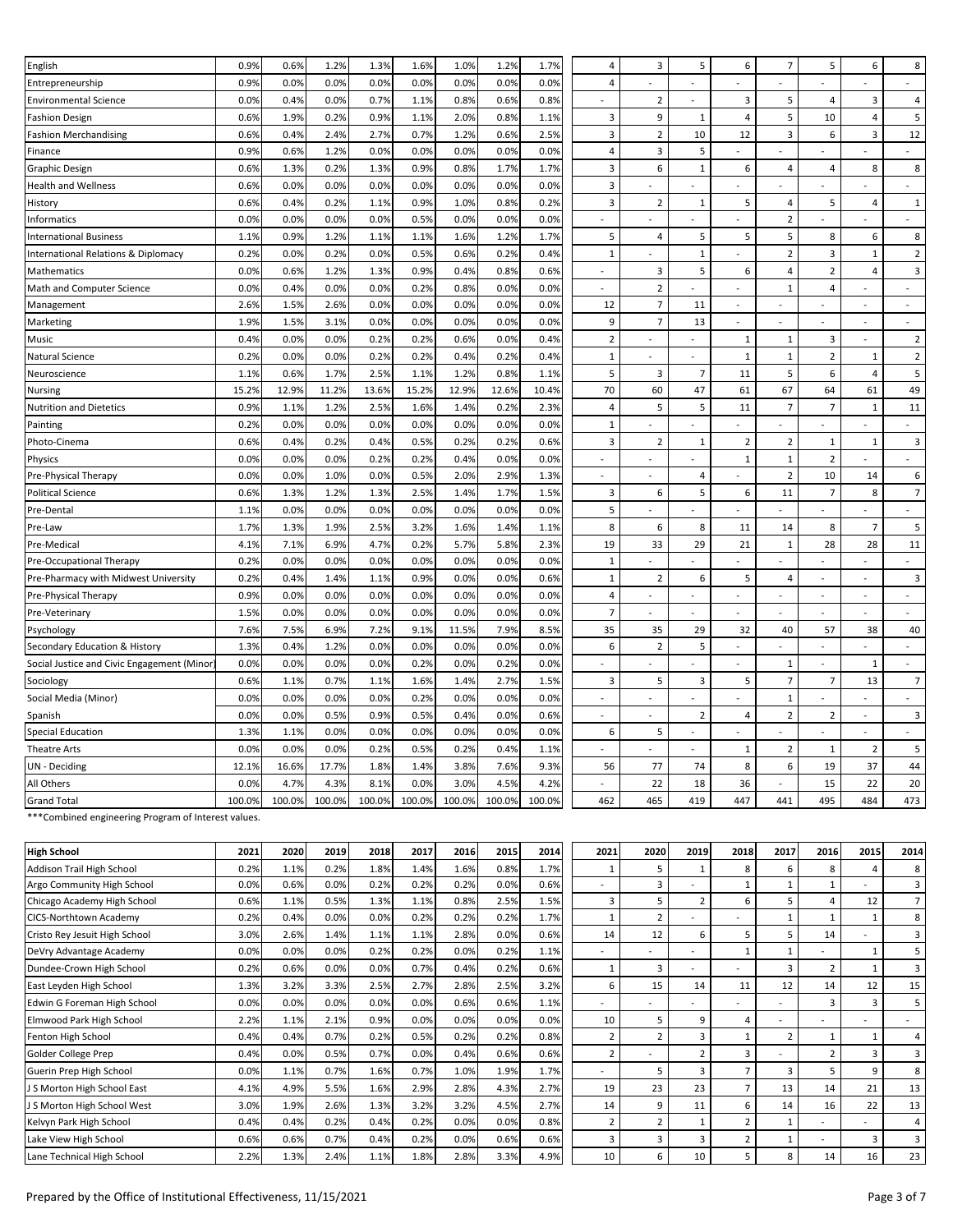| Lindblom Math and Science Acad | 0.0%   | 0.2%   | 0.2%   | 0.2%   | 0.2%   | 0.4%   | 0.2%   | 0.6%   |                | $\mathbf{1}$             | $\mathbf{1}$   | $\mathbf{1}$   | $\mathbf{1}$   | $\overline{2}$ | $\mathbf{1}$   | 3                       |
|--------------------------------|--------|--------|--------|--------|--------|--------|--------|--------|----------------|--------------------------|----------------|----------------|----------------|----------------|----------------|-------------------------|
| Loyola Academy                 | 0.4%   | 0.0%   | 0.2%   | 0.2%   | 0.0%   | 0.4%   | 0.2%   | 0.8%   | 2              |                          | $\mathbf{1}$   | $\mathbf{1}$   |                | $\overline{2}$ | $\mathbf{1}$   | $\overline{a}$          |
| Lyons Township HS North Campus | 0.0%   | 0.2%   | 0.2%   | 0.7%   | 0.2%   | 0.4%   | 0.2%   | 0.8%   |                | $\mathbf{1}$             | $\mathbf{1}$   | 3              | $\mathbf{1}$   | $\overline{2}$ | $\mathbf{1}$   | $\overline{a}$          |
| Maine Township HS South        | 1.5%   | 0.2%   | 0.7%   | 0.2%   | 0.0%   | 0.2%   | 0.8%   | 1.5%   | 7              | $\mathbf{1}$             | 3              | $\mathbf{1}$   |                |                | $\overline{a}$ | $\overline{7}$          |
| Muchin College Prep            | 0.6%   | 1.1%   | 0.0%   | 1.1%   | 0.2%   | 0.0%   | 0.6%   | 0.6%   | 3              | 5                        |                | 5              | $\mathbf{1}$   |                | 3              | 3                       |
| Nazareth Academy               | 0.2%   | 0.2%   | 0.5%   | 0.0%   | 1.4%   | 0.4%   | 0.4%   | 0.8%   | $\mathbf{1}$   | $\mathbf{1}$             | $\overline{2}$ |                | 6              | $\overline{2}$ | $\overline{2}$ | $\overline{a}$          |
| Noble Street College Prep      | 1.7%   | 2.2%   | 1.2%   | 0.4%   | 0.5%   | 0.4%   | 1.7%   | 0.8%   | 8              | 10                       | 5              | $\overline{2}$ | $\overline{2}$ | $\overline{2}$ | 8              | 4                       |
| Notre Dame High School Boys    | 1.1%   | 0.0%   | 0.0%   | 0.0%   | 0.0%   | 0.0%   | 0.0%   | 0.6%   | 5              |                          |                |                |                |                |                | 3                       |
| Oak Park River Forest H S      | 0.9%   | 2.2%   | 0.7%   | 0.9%   | 0.2%   | 1.6%   | 0.6%   | 0.4%   | 4              | 10                       | 3              | 4              | $\mathbf{1}$   | 8              | 3              | $\overline{2}$          |
| Prosser Career Academy         | 3.2%   | 4.3%   | 3.3%   | 2.2%   | 1.4%   | 1.0%   | 3.5%   | 3.0%   | 15             | 20                       | 14             | 10             | 6              | 5              | 17             | 14                      |
| Proviso East High School       | 1.1%   | 0.6%   | 1.2%   | 0.7%   | 0.2%   | 0.4%   | 0.2%   | 0.4%   | 5              | 3                        | 5              | 3              | $\mathbf{1}$   | $\overline{2}$ | $\mathbf{1}$   | $\overline{2}$          |
| Proviso Math & Science Academy | 3.2%   | 0.4%   | 6.2%   | 2.2%   | 3.4%   | 3.4%   | 2.1%   | 4.4%   | 15             | $\overline{2}$           | 26             | 10             | 15             | 17             | 10             | 21                      |
| Proviso West High School       | 1.5%   | 1.7%   | 1.0%   | 0.0%   | 0.0%   | 0.0%   | 0.0%   | 0.0%   | $\overline{7}$ | 8                        | 4              |                |                |                |                | $\sim$                  |
| Resurrection College Prep HS   | 0.6%   | 0.2%   | 0.0%   | 0.2%   | 0.9%   | 1.8%   | 1.0%   | 1.5%   | 3              | $\mathbf{1}$             |                | $\mathbf{1}$   | 4              | 9              | 5              | $\overline{7}$          |
| Ridgewood High School          | 1.9%   | 0.9%   | 0.5%   | 1.6%   | 1.6%   | 1.6%   | 2.1%   | 1.3%   | 9              | 4                        | $\overline{2}$ | $\overline{7}$ | $\overline{7}$ | 8              | 10             | 6                       |
| Riverside-Brookfield H S       | 0.6%   | 0.9%   | 1.4%   | 0.2%   | 0.5%   | 0.8%   | 0.8%   | 1.3%   | 3              | 4                        | 6              | $\mathbf{1}$   | $\overline{2}$ | 4              | $\overline{a}$ | 6                       |
| Saint Joseph High School       | 0.2%   | 0.4%   | 0.5%   | 0.7%   | 0.9%   | 0.2%   | 0.4%   | 1.1%   | $\mathbf{1}$   | $\overline{2}$           | $\overline{2}$ | 3              | 4              | $\mathbf{1}$   | $\overline{2}$ | 5                       |
| Saint Patrick High School      | 0.4%   | 0.2%   | 0.5%   | 0.2%   | 1.4%   | 0.6%   | 1.0%   | 1.3%   | $\overline{2}$ | $\mathbf{1}$             | $\overline{2}$ | $\mathbf{1}$   | 6              | 3              | 5              | 6                       |
| Schurz High School             | 0.6%   | 1.1%   | 1.0%   | 2.0%   | 2.3%   | 2.6%   | 1.7%   | 1.7%   | 3              | 5                        | $\overline{4}$ | 9              | 10             | 13             | 8              | 8                       |
| Steinmetz High School          | 1.5%   | 0.0%   | 1.0%   | 2.2%   | 0.5%   | 1.4%   | 1.0%   | 1.5%   | $\overline{7}$ |                          | $\overline{4}$ | 10             | $\overline{2}$ | $\overline{7}$ | 5              | $\overline{7}$          |
| Stephen T Mather High School   | 0.6%   | 0.9%   | 0.5%   | 0.4%   | 0.0%   | 1.2%   | 1.0%   | 0.4%   | 3              | 4                        | $\overline{2}$ | $\overline{2}$ |                | 6              | 5              | $\overline{2}$          |
| Streamwood High School         | 0.4%   | 0.2%   | 0.7%   | 0.4%   | 0.5%   | 0.8%   | 0.4%   | 0.6%   | $\overline{2}$ | $\mathbf{1}$             | $\overline{3}$ | $\overline{2}$ | $\overline{2}$ | $\overline{a}$ | $\overline{2}$ | 3                       |
| Von Steuben Metro Science Cntr | 1.7%   | 2.2%   | 0.7%   | 0.0%   | 1.6%   | 0.4%   | 2.5%   | 0.6%   | 8              | 10                       | 3              |                | $\overline{7}$ | $\overline{2}$ | 12             | $\overline{\mathbf{3}}$ |
| West Chicago High School       | 0.9%   | 0.4%   | 1.4%   | 0.4%   | 1.1%   | 0.6%   | 0.4%   | 0.6%   | 4              | $\overline{2}$           | 6              | $\overline{2}$ | 5              | 3              | $\overline{2}$ | 3                       |
| West Leyden High School        | 1.9%   | 1.5%   | 1.4%   | 1.8%   | 4.5%   | 2.2%   | 1.9%   | 2.5%   | 9              | $\overline{7}$           | 6              | 8              | 20             | 11             | 9              | 12                      |
| Wheeling High School           | 0.9%   | 0.2%   | 0.5%   | 1.6%   | 1.6%   | 0.2%   | 0.2%   | 1.5%   | 4              | $\mathbf{1}$             | $\overline{2}$ | $\overline{7}$ | $\overline{7}$ | $\mathbf{1}$   | $\mathbf{1}$   | $\overline{7}$          |
| William H Taft High School     | 1.9%   | 2.4%   | 1.9%   | 3.4%   | 2.0%   | 0.2%   | 3.3%   | 2.3%   | 9              | 11                       | 8              | 15             | 9              | $\mathbf{1}$   | 16             | 11                      |
| York Community High School     | 0.4%   | 0.0%   | 0.2%   | 0.0%   | 0.5%   | 0.4%   | 0.8%   | 0.6%   | 2              | $\overline{\phantom{0}}$ | $\mathbf{1}$   |                | $\overline{2}$ | 2              | $\overline{a}$ | 3                       |
| All Other High Schools         | 50.4%  | 53.8%  | 51.3%  | 61.3%  | 55.3%  | 56.2%  | 48.3%  | 39.1%  | 233            | 250                      | 215            | 274            | 244            | 278            | 234            | 185                     |
| <b>Grand Total</b>             | 100.0% | 100.0% | 100.0% | 100.0% | 100.0% | 100.0% | 100.0% | 100.0% | 462            | 465                      | 419            | 447            | 441            | 495            | 484            | 473                     |
|                                |        |        |        |        |        |        |        |        |                |                          |                |                |                |                |                |                         |

| All High Schools - Current YR       | 2021           |      |
|-------------------------------------|----------------|------|
| Addison Trail High School           | 1              | 0.2% |
| <b>Alcott College Prep</b>          | 3              | 0.6% |
| Althoff Catholic High School        | $\mathbf{1}$   | 0.2% |
| Americas High School                | 1              | 0.2% |
| Amos Alonzo Stagg H S               | 2              | 0.4% |
| Amundsen High School                | $\mathbf{1}$   | 0.2% |
| ARCHBSHP EDWARD A MCCARTHY HS       | 1              | 0.2% |
| Aspira Early College HS             | $\overline{1}$ | 0.2% |
| Aurora East High School             | 2              | 0.4% |
| Back of the Yards College Prep      | 2              | 0.4% |
| <b>Baker College Prep</b>           | $\overline{1}$ | 0.2% |
| <b>Bartlett High School</b>         | $\mathbf{1}$   | 0.2% |
| <b>BECKER HIGH SCHOOL</b>           | $\overline{2}$ | 0.4% |
| Benito Juarez Community Academ      | 2              | 0.4% |
| BERRIEN SPRINGS HIGH SCHOOL         | $\mathbf{1}$   | 0.2% |
| <b>BISHOP GUILFOYLE HIGH SCHOOL</b> | 1              | 0.2% |
| Bishop Lynch High School            | 1              | 0.2% |
| Bloom High School                   | 1              | 0.2% |
| Brother Rice High School            | 1              | 0.2% |
| <b>Buffalo Grove High School</b>    | 2              | 0.4% |
| C K McClatchy High School           | 1              | 0.2% |
| Carmel Catholic High School         | 1              | 0.2% |
| Chesterton High School              | 1              | 0.2% |
| Chicago Academy High School         | 3              | 0.6% |
| Chicago Bulls College Prep          | 4              | 0.9% |
| Chicago Military Academy-Bronz      | $\mathbf{1}$   | 0.2% |
| CICS-Northtown Academy              | $\mathbf{1}$   | 0.2% |
| Crete-Monee High School             | 1              | 0.2% |
| Cristo Rey Jesuit High School       | 14             | 3.0% |
| Curie Metropolitan HS               | 2              | 0.4% |
| <b>Cypress Ridge HS</b>             | $\mathbf{1}$   | 0.2% |
| De La Salle Institute               | 1              | 0.2% |
| DePaul College Prep                 | $\mathbf{1}$   | 0.2% |
| DICKINSON HIGH SCHOOL               | $\overline{2}$ | 0.4% |
| Disney II Magnet School             | 1              | 0.2% |
| Downers Grove South HS              | 3              | 0.6% |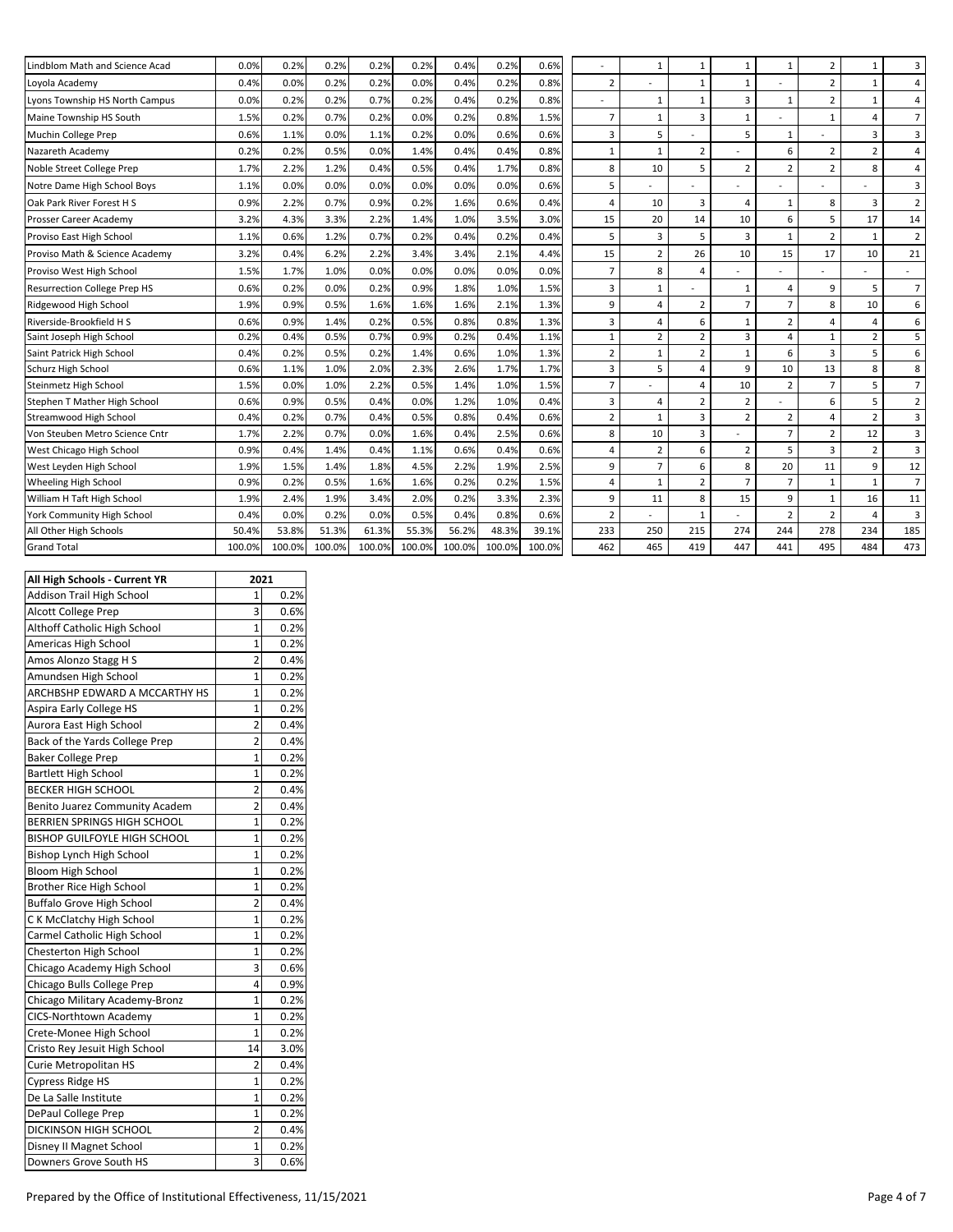| DOWNEY CHRISTIAN SCHOOL        | 1              | 0.2% |
|--------------------------------|----------------|------|
| Duchesne Academy               | 1              | 0.2% |
| Dundee-Crown High School       | 1              | 0.2% |
| Dwight D Eisenhower High Sch   | 1              | 0.2% |
| East Leyden High School        | 6              | 1.3% |
| EDWARD C REED HIGH SCHOOL      | 1              | 0.2% |
| El Camino Fundamental HS       | 1              | 0.2% |
| Elk Grove High School          | 1              | 0.2% |
| Elmwood Park High School       | 10             | 2.2% |
| Eric Solorio Academy HS        | 2              | 0.4% |
| Farragut Career Academy        | 2              | 0.4% |
| Fenton High School             | 2              | 0.4% |
| Fenwick High School            | 3              | 0.6% |
| Fusion Academy - Lincoln Park  | 1              | 0.2% |
| Gary Comer College Prep        | 1              | 0.2% |
| Geneseo HS                     | 1              | 0.2% |
| George Westinghouse College Pr | 6              | 1.3% |
| Glenbard North High School     | 1              | 0.2% |
| Golder College Prep            | 2              | 0.4% |
| Grant Community High School    | 1              | 0.2% |
| Harold L Richards High School  | 1              | 0.2% |
| Harry D Jacobs High School     | $\overline{1}$ | 0.2% |
| Herscher High School           | 2              | 0.4% |
| Highland Park High School      | 1              | 0.2% |
| Holy Trinity High School       | 2              | 0.4% |
| Homeschooled                   | 1              | 0.2% |
| IC Catholic Prep               | 1              | 0.2% |
| Illiana Christian High School  | 1              | 0.2% |
| Indiana AC SCI/Math/Humanities | 1              | 0.2% |
| Infinity Math Science Technolo | 1              | 0.2% |
| <b>Intrinsic Schools</b>       | 7              | 1.5% |
| <b>ISSAQUAH HIGH SCHOOL</b>    | $\overline{1}$ | 0.2% |
| <b>ITW David Speer Academy</b> | 14             | 3.0% |
| J S Morton High School East    | 19             | 4.1% |
| J S Morton High School West    | 14             | 3.0% |
| JACK C HAYS HIGH SCHOOL        | 1              | 0.2% |
| John F Kennedy High School     | 1              | 0.2% |
| John Hancock High School       | 5              | 1.1% |
| John Hersey High School        | $\overline{1}$ | 0.2% |
| Joliet Central High School     | 1              | 0.2% |
| Jones College Prep             | 2              | 0.4% |
| Kelvyn Park High School        | 2              | 0.4% |
| Kings High School              | 1              | 0.2% |
| Lake Mead Christian Academy    | 1              | 0.2% |
| Lake Park West High School     | 5              | 1.1% |
| Lake View High School          | 3              | 0.6% |
| Lane Technical High School     | 10             | 2.2% |
| Larkin High School             | 1              | 0.2% |
| Liberty High School            | $\overline{1}$ | 0.2% |
| Lincoln Park High School       | 7              | 1.5% |
| Lincoln-Way East High School   | 2              | 0.4% |
| Loyola Academy                 | 2              | 0.4% |
| Maine Township HS East         | 2              | 0.4% |
| Maine Township HS South        | 7              | 1.5% |
| Maine Township HS West         | 3              | 0.6% |
| Mansueto High School           | 1              | 0.2% |
| Marine Leadership Academy Ames | 1              | 0.2% |
| MEADOWS SCHOOL THE             | 1              | 0.2% |
| Miami Sunset Sr High School    | 1              | 0.2% |
| Minooka Community HS           | 2              | 0.4% |
| Montini Catholic High School   | 1              | 0.2% |
| Muchin College Prep            | 3              | 0.6% |
| Munster High School            | 1              | 0.2% |
| Nazareth Academy               | 1              | 0.2% |
| Neuqua Valley High School      | 3              | 0.6% |
| NEWTON HIGH SCHOOL             | 1              | 0.2% |
| Niles North High School        | 1              | 0.2% |
| Niles Township West HS         | 4              | 0.9% |
| Noble Academy                  | 1              | 0.2% |
|                                |                |      |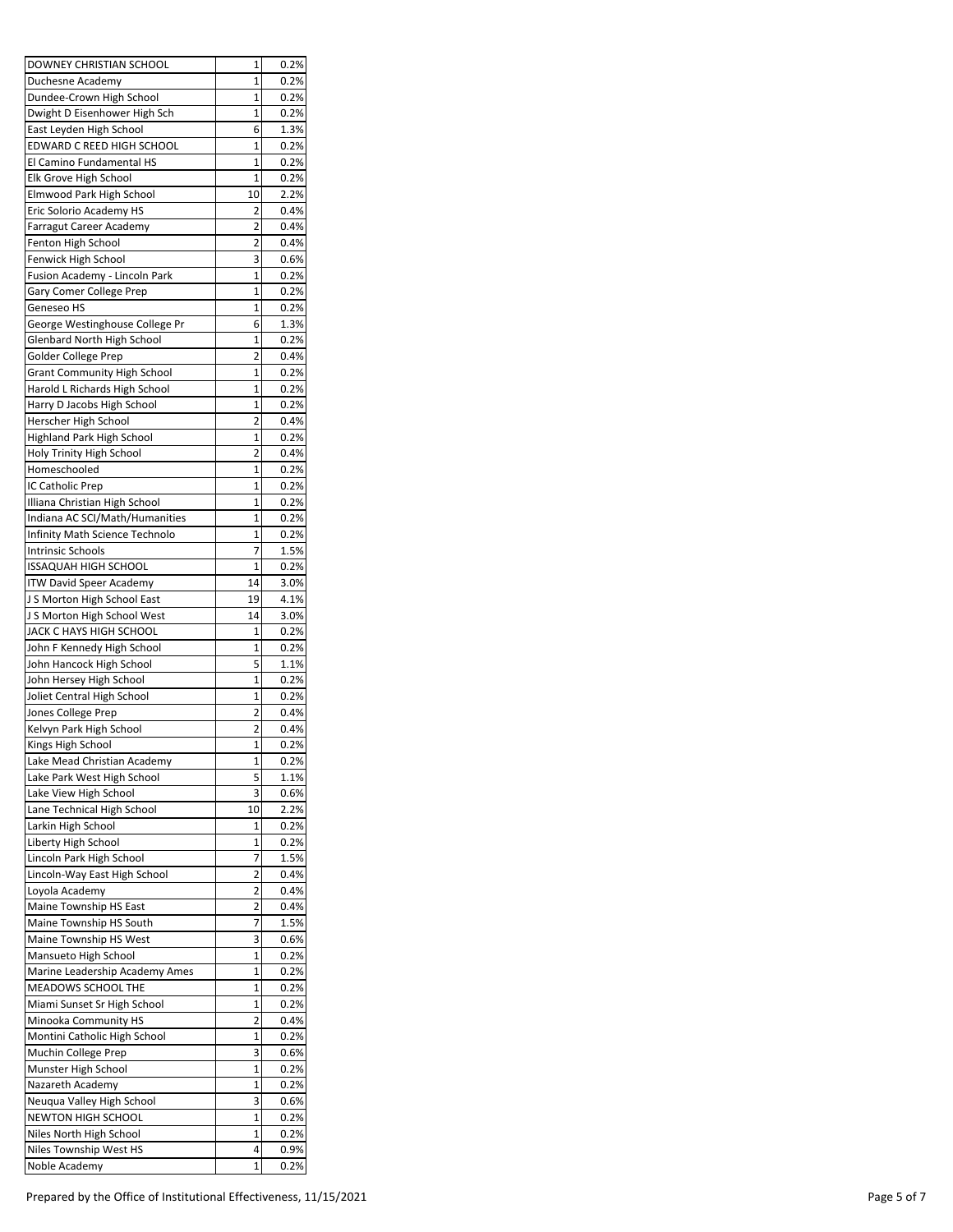| Noble Street College Prep                          | 8              | 1.7%         |
|----------------------------------------------------|----------------|--------------|
| North Boone High School                            | 1              | 0.2%         |
| NORTH CLAYTON COMPREHENSIVE HS                     | 1              | 0.2%         |
| North Grand High School                            | $\overline{1}$ | 0.2%         |
| Notre Dame Academy                                 | 2              | 0.4%         |
| Notre Dame College Prep-Boys                       | з              | 0.6%         |
| Oak Forest High School                             | 2              | 0.4%         |
| Oak Park River Forest H S                          | 4              | 0.9%         |
| Ocoee HS                                           | 1              | 0.2%         |
| Ogden International HS                             | 2              | 0.4%         |
| Oswego Community High School                       | $\overline{1}$ | 0.2%         |
| Our Lady of Tepeyac HS                             | 1              | 0.2%         |
| Paradise Honors HS                                 | 1              | 0.2%         |
| PENN WOOD SENIOR HIGH SCHOOL                       | 1              | 0.2%         |
| Phoenix Military Academy                           | 3              | 0.6%         |
| Plainfield East High School                        | 1              | 0.2%         |
| Plainfield South High School                       | 1              | 0.2%         |
| Pritzker College Prep                              | 4              | 0.9%         |
| Prosser Career Academy                             | 15             | 3.2%         |
| Proviso East High School                           | 5              | 1.1%         |
| Proviso Math & Science Academy                     | 15             | 3.2%         |
| Proviso West High School                           | 7              | 1.5%         |
| Rauner College Prep                                | 2              | 0.4%         |
| Reavis High School                                 | 1              | 0.2%         |
| Regina Dominican High School                       | 1              | 0.2%         |
| <b>Resurrection College Prep HS</b>                | 3              | 0.6%         |
| Ridgewood High School                              | 9              | 1.9%         |
| Rio Americano High School                          | 1              | 0.2%         |
| Riverside HS                                       | 1              | 0.2%         |
| Riverside-Brookfield H S                           | 2              | 0.4%         |
| Roberto Clemente High School                       | 10             | 2.2%         |
| Roger Sullivan High School                         | 2              | 0.4%         |
| Ronald W Reagan CPHS                               | 1              | 0.2%         |
| Roosevelt High School                              | 1              | 0.2%         |
| SAINT ANTHONY HIGH SCHOOL                          | 1              | 0.2%         |
| Saint Francis High School                          | 1              | 0.2%         |
| Saint Joseph Academy                               | 1              | 0.2%         |
| Saint Joseph High School                           | 1              | 0.2%         |
| Saint Louis Park High School                       | 1              | 0.2%         |
| Saint Patrick High School                          | 2              | 0.4%         |
| Schurz High School                                 | 3              | 0.6%         |
| Senn High School                                   | 3              | 0.6%         |
| Seton Home Study School                            | 1              | 0.2%         |
| Shorewood High School                              | 1              | 0.2%         |
| South Elgin High School                            | 1              | 0.2%         |
| St Joseph Catholic Academy                         | 1              | 0.2%         |
|                                                    | 7              |              |
| Steinmetz High School                              |                | 1.5%         |
| Stephen T Mather High School                       | 3<br>2         | 0.6%         |
| Streamwood High School<br>Thomas Kelly High School | 1              | 0.4%<br>0.2% |
|                                                    | 4              |              |
| <b>Trinity High School</b>                         |                | 0.9%         |
| University II-Chicago Colg Pre                     | 3              | 0.6%         |
| VALLEY VIEW HIGH SCHOOL                            | $\overline{1}$ | 0.2%         |
| Von Steuben Metro Science Cntr                     | 8              | 1.7%         |
| Waubonsie Valley High School                       | 2              | 0.4%         |
| Wauconda High School                               | 1              | 0.2%         |
| Waukegan High School                               | 2              | 0.4%         |
| West Career Technical Academy                      | 1              | 0.2%         |
| West Chicago High School                           | 4              | 0.9%         |
| West High School                                   | 1              | 0.2%         |
| West Leyden High School                            | 9              | 1.9%         |
| Westlake HS                                        | 1              | 0.2%         |
| Wheaton North High School                          | 1              | 0.2%         |
| Wheeling High School                               | 4              | 0.9%         |
| Whitney M Young Magnet HS                          | 2              | 0.4%         |
| William H Taft High School                         | 9              | 1.9%         |
| Willowbrook High School                            | 1              | 0.2%         |
| WINSTON CHURCHILL HIGH SCHOOL                      | 1              | 0.2%         |
| Woodstock North High School                        | 1              | 0.2%         |